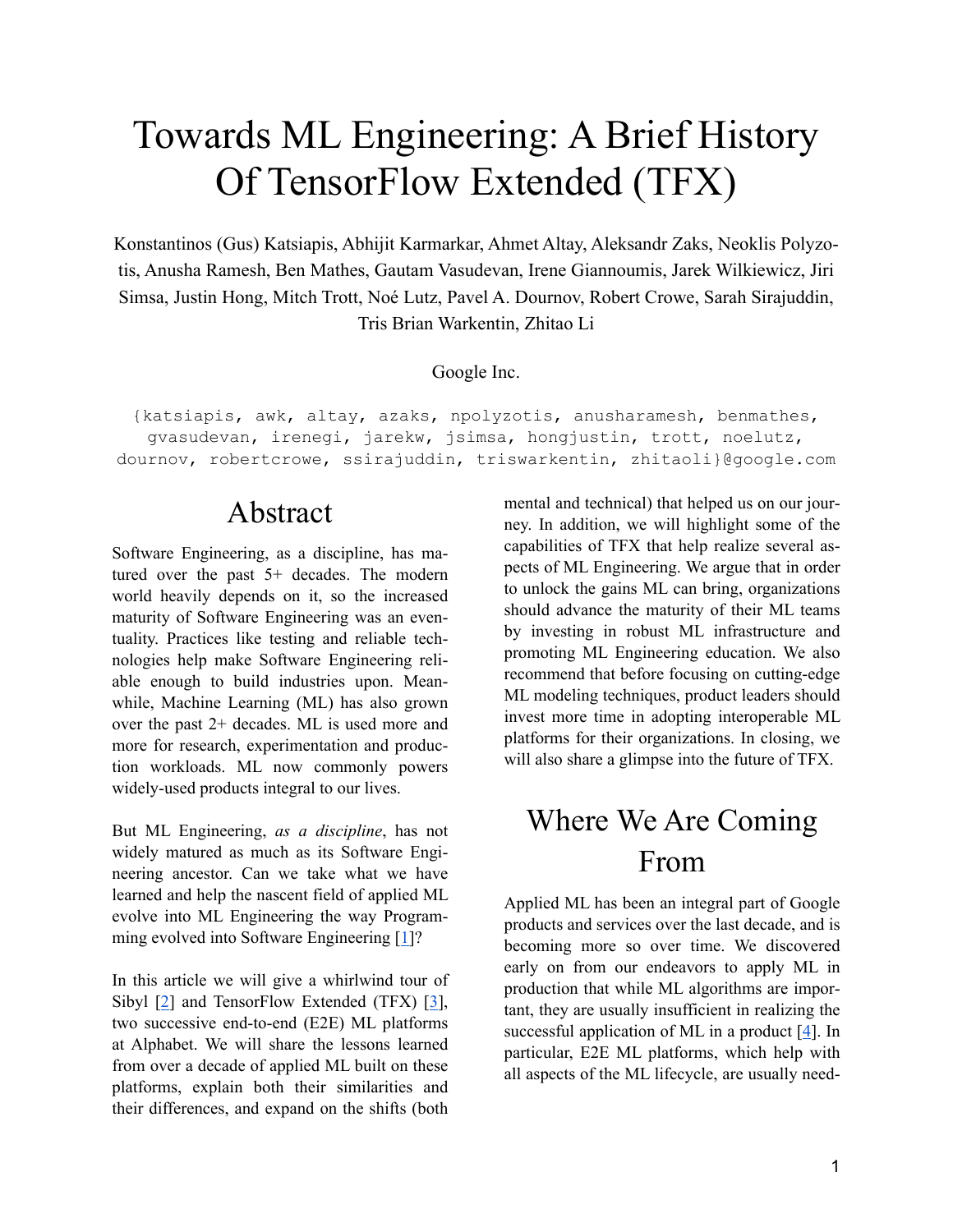ed to both accelerate ML adoption and make its use durable and sustainable.

### Sibyl (2007 - 2020)

E2E ML platforms are not a new thing at Google. Sibyl  $[2]$  $[2]$  $[2]$ , founded in 2007, was a platform that enabled massive-scale ML, catered to production use. Sibyl offered a decent amount of modeling flexibility on top of "wide" models (linear, logistic, poisson regression and later factorization machines [[5](https://www.csie.ntu.edu.tw/~b97053/paper/Rendle2010FM.pdf)]) coupled with non-linear transformations and customizable loss functions and regularization [\[6\]](https://users.soe.ucsc.edu/~niejiazhong/slides/chandra.pdf). Importantly, Sibyl also offered tools for several aspects of the ML workflow including Data Ingestion, Data Analysis and Validation, Training (of course), Model Analysis, and Training-Serving Skew Detection. All these were packaged as a single integrated product that allowed for iterative experimentation. This holistic product offering, coupled with the Sibyl team's user focus, rendered Sibyl to, once upon a time, be one of the most widely used E2E ML platforms at Google. Sibyl has since been decommissioned. It was in production for  $\sim$ 14 years, and the vast majority of its workloads migrated to TFX.

### TFX (2017 - ?)

While several of us were still working on Sibyl, a notable revolution was happening in the ML algorithms fields with the popularization of Deep Learning (DL). In 2015, Google publicly released TensorFlow [\[7\]](https://research.google/pubs/pub45381/) (which was itself a successor to a previous system called DistBelief [[8](https://research.google/pubs/pub40565/)]). Since its inception, TensorFlow supported a variety of applications with a focus on DL training and inference. Its flexible programming model allowed it to be used for a lot more than DL and its popularity in both research and production positioned it as the lingua franca for authoring ML algorithms. While TensorFlow offered flexibility, it lacked a complete end-to-end production system. On the other hand, Sibyl had robust end-to-end capabilities, but lacked flexibility. It became apparent that we needed an E2E ML platform for TensorFlow in order to accelerate ML at Google; in 2017, nearly a decade after the birth of Sibyl, we launched TFX within Google. TFX is now the most widely used, general purpose E2E ML platform at Alphabet, including Google.

In the 3 years since its launch, TFX has enabled Alphabet to realize what might be described as "industrial-scale" ML: TFX is used by thousands of users within Alphabet, and it powers hundreds of popular Alphabet products, including Cloud AI services on Google Cloud Platform (GCP). On any given day there are thousands of TFX pipelines running, which are processing exabytes of data and producing tens of thousands of models, which in turn are performing hundreds of millions of inferences per second. TFX's widespread adoption helps Alphabet realize the flow of research into production and enables very diverse use cases for both direct and indirect TFX users. This widespread adoption also enables teams to focus on model development rather than ML platform development, allowing ML to be more easily used in novel product areas, and creating a virtuous cycle of ML platform evolution from ML applications.

The popularity and impact of TensorFlow [[9](https://www.tensorflow.org/)] within and outside of Alphabet, the popularity and impact of TFX within Alphabet, and the reality that equivalents of ML engineering will be needed by organizations and individuals everywhere in the world, felt like something we could not ignore. That led us to publicly describe the design and initial deployment of TFX within Google [[10\]](https://research.google/pubs/pub46484/) and to, step by step, make more of our learnings and our technology publicly available (including open source), while we continue building more of each. We were able to accomplish this in part because, like Sibyl, TFX built upon robust infrastructural dependencies. For example, Sibyl made heavy use of MapReduce [[11](https://research.google/pubs/pub62/)] and its successor Flume [\[12](https://research.google/pubs/pub35650/)] for its distributed data processing, and now TFX heavily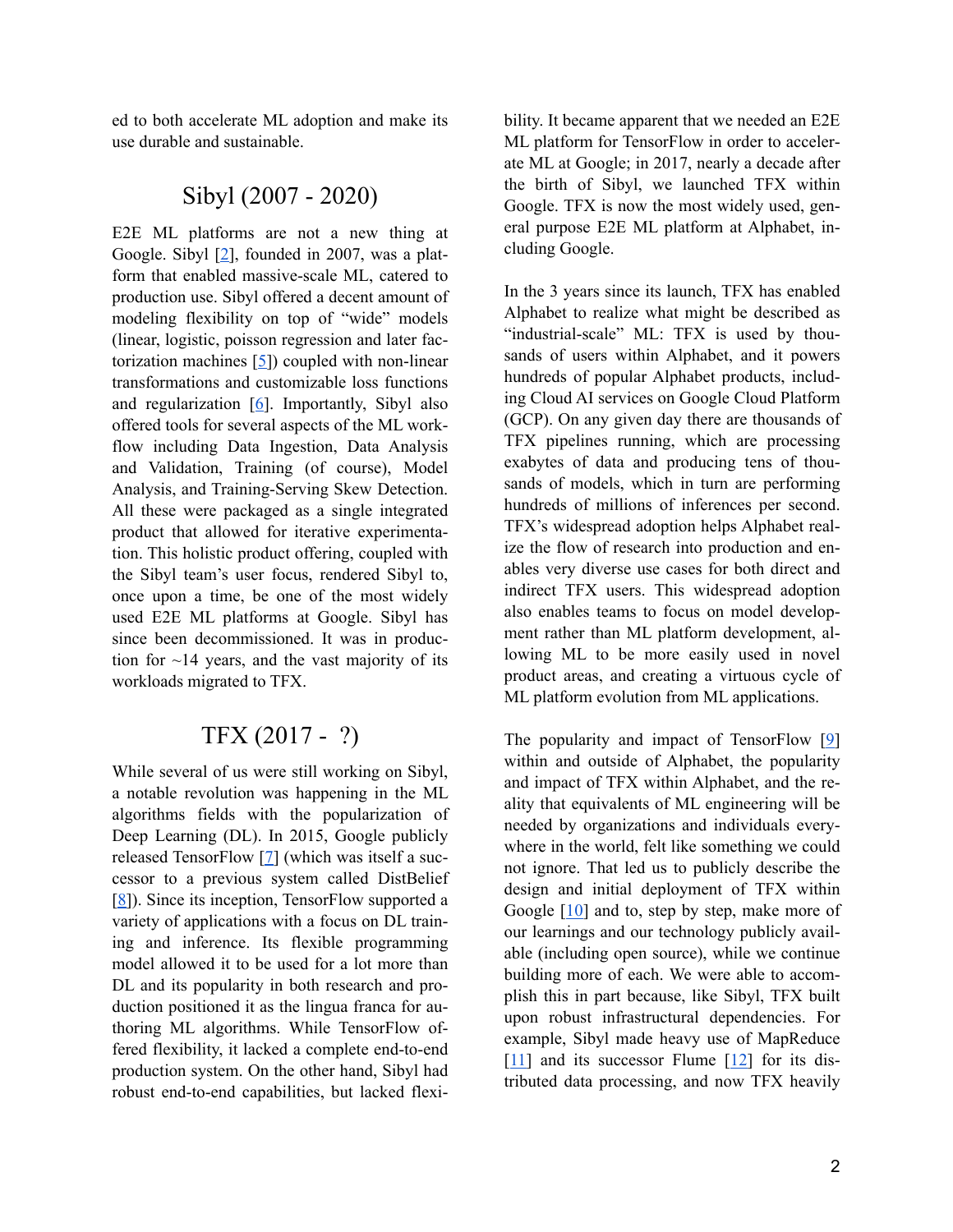uses their portable successor, Apache Beam  $[13]$  $[13]$ , for the same.

Following in TensorFlow's footsteps, the public TFX offering [\[3\]](https://www.tensorflow.org/tfx) was released in early 2019 and widely adopted in under a year across environments including on-premises and GCP with Cloud AI Platform Pipelines [\[14](https://cloud.google.com/blog/products/ai-machine-learning/introducing-cloud-ai-platform-pipelines)]. Some of our partners have also publicly shared their use cases powered by TFX [[15\]](https://blog.tensorflow.org/search?label=TFX), including how it radically improved their applied ML velocity  $[16]$  $[16]$ .

# Lessons From Our 10+ Year Journey Of ML Platform Evolution

Though the journey of ML Platform(s) evolution at Google has been a long and exciting one, we expect that the majority of excitement is yet to come! To that end, we want to share a summary of our learnings, some of which were more painfully gained than others. The learnings fall into two categories, namely what remained the same as part of the evolution, but also what changed, and why! We present the learnings in the context of two successive platforms, Sibyl and TFX, though we believe them to be widely applicable.

## What Remains The Same And Why

The areas discussed in this section capture a few examples of things that seem enduring and pass the test of time. As such, we expect these to also remain applicable in the future, across different incarnations of ML platforms and frameworks. We look at these from both an applied ML perspective and an infrastructure perspective.

### Applied ML

The Rules Of Machine Learning

Successfully applying ML to a product is very much a discipline. It involves a steep learning curve and necessitates some mental model shifts (or perhaps augmentations). To make this challenging task easier, we have publicly shared *The Rules of Machine Learning* [[17,](https://developers.google.com/machine-learning/guides/rules-of-ml) [18\]](https://www.youtube.com/watch?v=VfcY0edoSLU). These are rules that represent learnings from iteratively applying ML to a lot of products at Google. Notably, the adoption of ML in Google products illustrates a common evolution:

- Start with simple rules and heuristics, and generate data to learn from; this journey usually starts from the serving side [\[17](https://developers.google.com/machine-learning/guides/rules-of-ml#before_machine_learning)].
- Move to simple ML (i.e., simple models) and realize large gains; this is usually the entry point for introduction of ML pipelines [\[17](https://developers.google.com/machine-learning/guides/rules-of-ml#ml_phase_i_your_first_pipeline)].
- Move to ML with more features and more advanced models to realize decent gains [[17\]](https://developers.google.com/machine-learning/guides/rules-of-ml#ml_phase_ii_feature_engineering).
- Move to state-of-the-art ML, manage refinement and complexity (for solutions to the problems that are worth it), and realize small gains [[17\]](https://developers.google.com/machine-learning/guides/rules-of-ml#ml_phase_iii_slowed_growth_optimization_refinement_and_complex_models).
- Apply the above launch-and-iterate cycle to more aspects of products and to solve more problems, bearing in mind return on investment (and diminishing returns).

We have found *The Rules of Machine Learning* to be steadfast across platforms and time and we hope they end up being as valuable to others as they have been to us and our users. In particular, we believe that following the rules will help others be better at the discipline of ML engineering, including helping them avoid the mistakes that we and our users have made in the past. TFX is an attempt to codify these rules, quite literally, in code. We hope to benefit ourselves but also accelerate ML, done well, for the entire industry.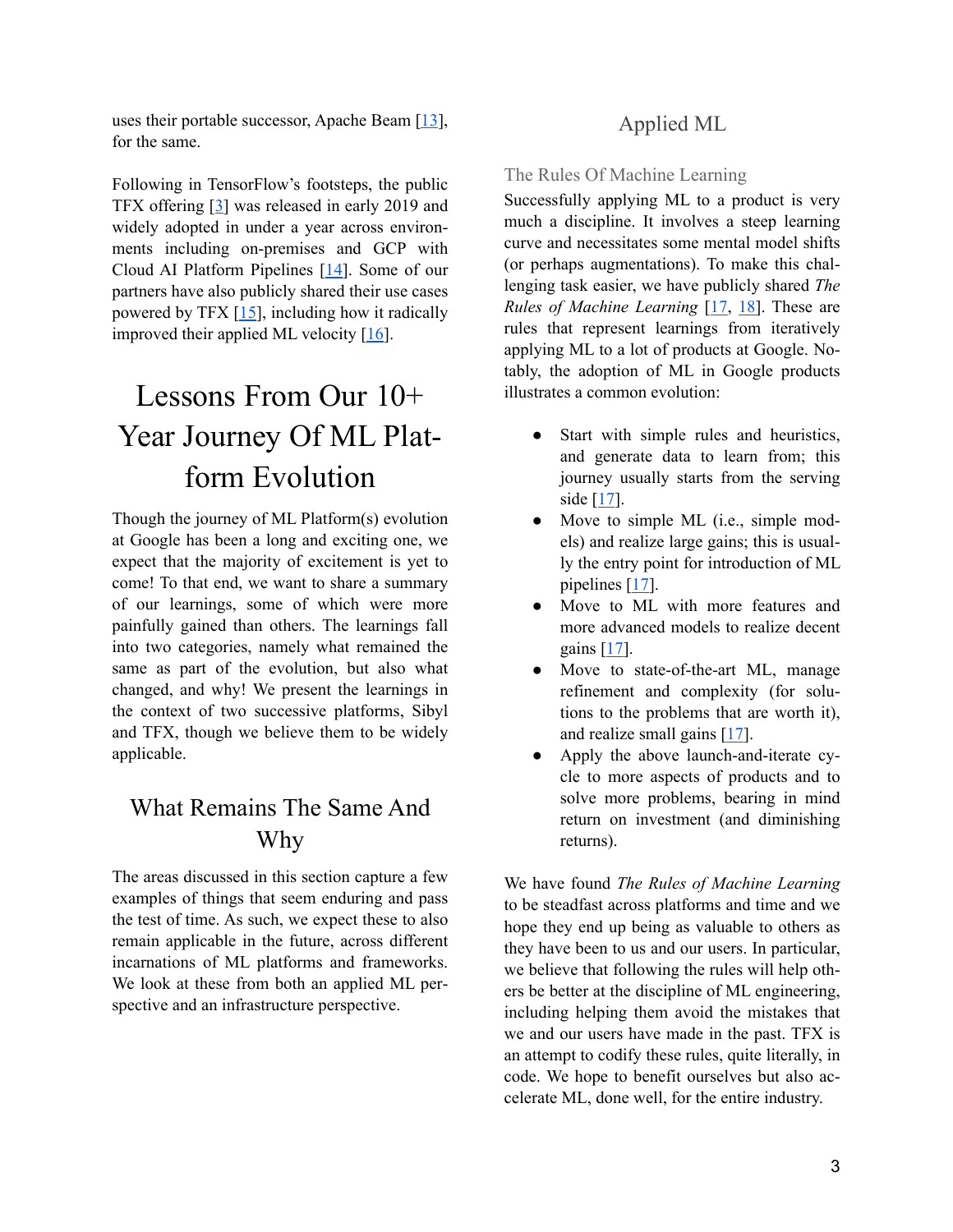#### The Discipline Of ML Engineering

In developing *The Rules of Machine Learning*, we realized that the discipline for building robust systems where the core logic is produced by complex processes involving both code and data requires additional scrutiny beyond that which software engineering provides. As such, we define *ML Engineering* as a superset of the discipline of software engineering designed to handle the unique complexities of the practical application of ML.

Attempting to summarize the totality of the discipline of ML engineering would be somewhat difficult, if not impossible, especially given how our understanding of it is still limited, and the discipline itself continues to evolve. We do take solace in the following though:

- The limited understanding we do have seems to be enduring across platforms and time.
- Analogy can be a powerful tool, so several aspects of the better understood discipline of software engineering have helped us draw parallels of how ML engineering could evolve from ML programming, much like how software engineering evolved from programming [[1](http://shop.oreilly.com/product/0636920296423.do)].

An early realization we had was the following: artifacts are first class citizens in ML, on par with the processes that produce and consume them.

This realization affected the implementation and evolution of Sibyl; it was entrenched in TFX by the time we publicly wrote about it  $[10]$  $[10]$  and was ultimately generalized and formalized in ML Metadata [\[19](https://www.tensorflow.org/tfx/guide/mlmd)], now powering TFX.

Below we present fundamental elements of ML engineering, some examples of ML artifacts and their first class citizenship, and make an attempt to draw analogies with software engineering where possible.

#### Data

Similarly to how code is at the heart of software, data is at the heart of ML. Data management represents serious challenges in production ML [[20\]](https://research.google/pubs/pub46178/). Perhaps the simplest analogy would be to think about what constitutes a unit test for data. Unit tests verify expectations on how code should behave, by testing the contracts of the pertinent code and instilling trustworthiness in said contracts. Similarly, setting explicit expectations on the form of the data (including its schema, invariants and value distributions), and checking that the data agrees with implicit expectations embedded in the training code can, more so together, make the data trustworthy enough to train models on  $[21]$  $[21]$ . Though unit tests can be exhaustive and verify strong contracts, data contracts are in general a lot weaker even if they are necessary. Though unit tests can be exhaustively consumed and verified by humans, data can usually be meaningful to humans only in summarized fashion.

Just as code repositories and version control are pillars for managing code evolution in software engineering, systems for managing data evolution and understanding are pillars of ML engineering.

TFX's ExampleGen [\[22](https://www.tensorflow.org/tfx/guide/examplegen)], StatisticsGen [[22\]](https://www.tensorflow.org/tfx/guide/statsgen), SchemaGen  $[22]$  $[22]$  and ExampleValidator  $[22]$  $[22]$ components help one treat data as first class citizens, by enabling data management, analysis and validation in (continuous) ML pipelines [[23\]](https://research.google/pubs/pub48974/).

#### Models

Similarly to how a software engineer produces code that is compiled into programs, an ML engineer produces data and code which is "compiled" into ML programs, more commonly known as models. These two kinds of programs are however very different in nature. Though programs that come out of software usually have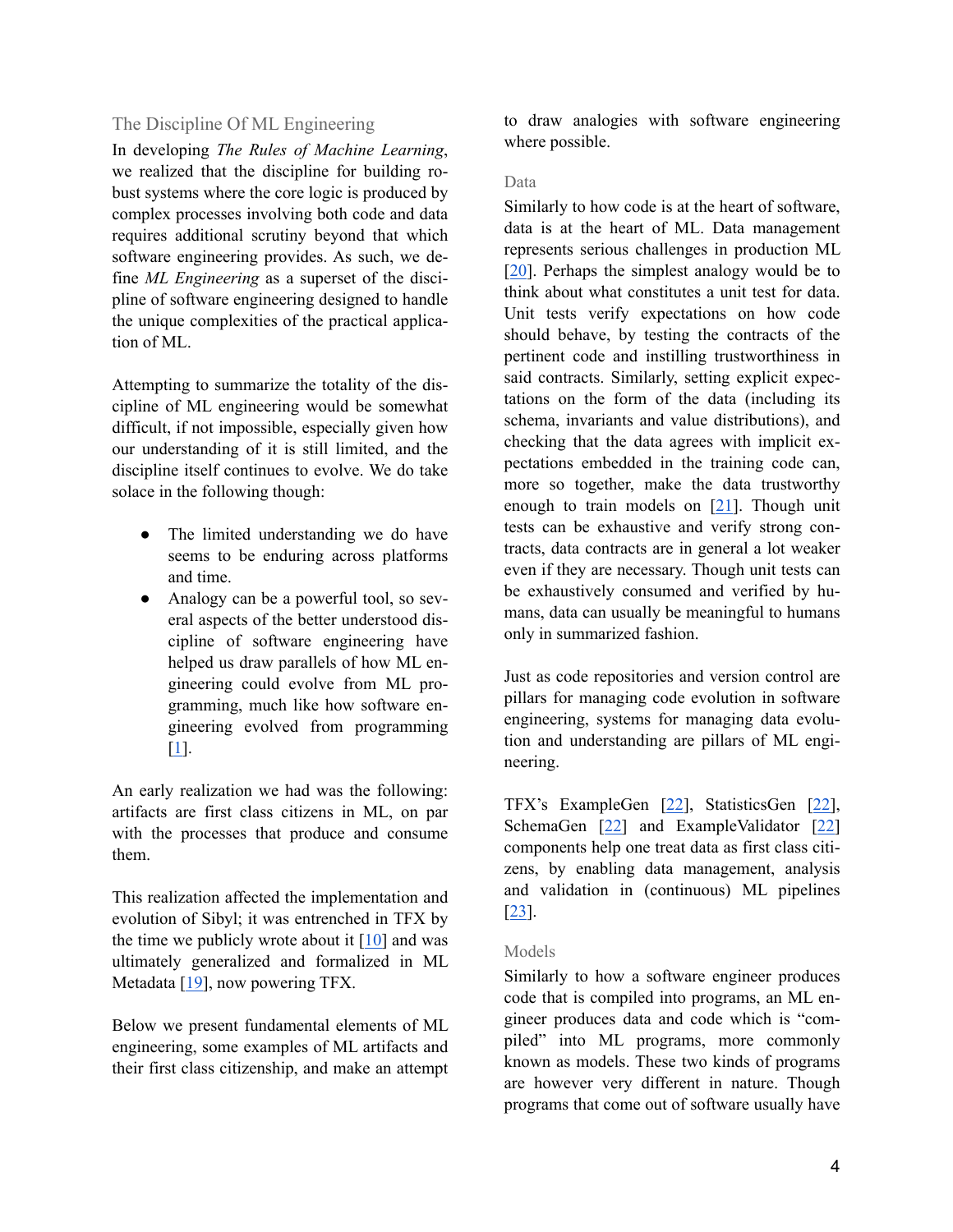strong contracts, models have much weaker contracts. These weak contracts are usually statistical in nature and as such only verifiable in some summarized form (such as a model having sufficient accuracy on a subset of labeled data). This is not at all surprising since models are the product of code and data, and the latter itself doesn't have strong contracts and is also only digestible in summarized form.

Just as code and data evolve over time, models also evolve over time. However, model evolution is more complicated than the evolution of its constituent code and data. For example, high test coverage (with fuzzing) can give good confidence in both the correctness and the correct evolution of a piece of code, but out-of-distribution and counterfactual yet realistic data for model evaluation can be notoriously difficult to produce.

In the same way that putting together multiple programs in a system necessitates integration testing which is a pillar of software engineering, putting together code and data necessitates endto-end model validation and understanding [\[24](https://research.google/pubs/pub47966/)] which is a pillar of ML engineering.

TFX's Evaluator [[22\]](https://www.tensorflow.org/tfx/guide/evaluator) and InfraValidator [\[22](https://www.tensorflow.org/tfx/guide/infra_validator)] components provide validation and understanding of models, treating them as first class citizens of ML engineering.

#### Mergeable Fragments

Similarly to how a software engineer merges together pre-existing libraries (or systems) with their code in order to build useful programs, an ML engineer merges together code fragments, data fragments, analysis fragments and model fragments on a regular basis in order to build useful ML pipelines. A notable difference between software engineering and ML engineering is that even when the code is fixed for the latter, data is usually volatile for it (e.g. new data arrives on a regular basis) and as such the downstream artifacts need to be produced frequently and efficiently. For example, a new version of a model usually needs to be produced if any part of its input data has changed. As such, it is important for ML pipelines to produce artifacts that are mergeable. For example, a summary of statistics from one dataset should be easily mergeable with that of another dataset such that it is easy to summarize the statistics of the union of the two datasets. Similarly, it should be easy to transfer the learnings of one model to another model in general, and the learnings of a previous version of a model to the next version of the same model in particular.

There is however a catch, which relates to the previous discussion regarding the equivalents of test coverage for models. Merging new fragments into a model could necessitate creation of novel out-of-distribution and counterfactual evaluation data, contributing to the difficulty of (efficient) model evolution, thus rendering it a lot harder than pure code evolution.

TFX's ExampleGen [\[22](https://www.tensorflow.org/tfx/guide/examplegen)], Transform [[22\]](https://www.tensorflow.org/tfx/guide/transform), Trainer [\[22](https://www.tensorflow.org/tfx/guide/trainer)] and Tuner [[22\]](https://www.tensorflow.org/tfx/guide/tuner) components, together with TensorFlow Hub [[25\]](https://www.tensorflow.org/hub/overview), help one treat artifacts as first class citizens by enabling production and consumption of mergeable fragments in workflows that perform data caching, analyzer caching, warmstarting and transfer learning.

#### Artifact Lineage

Despite all the advanced methodology and tooling that exists for software engineering, the programs and systems that are built invariably need to be debugged. The same holds for ML programs, but debugging them is notoriously harder because non-proximal effects are a lot more prevalent for ML programs due to the plethora of artifacts involved. A model might be inaccurate due to bad artifacts from several sources of error, including flaws in the code, the learning algorithm, the training data, the serving path, or the serving data, to name a few. Much like how stack traces are invaluable for identifying root causes of defects in software programs, the lineage of all artifacts produced and consumed by an ML pipeline is invaluable for identifying root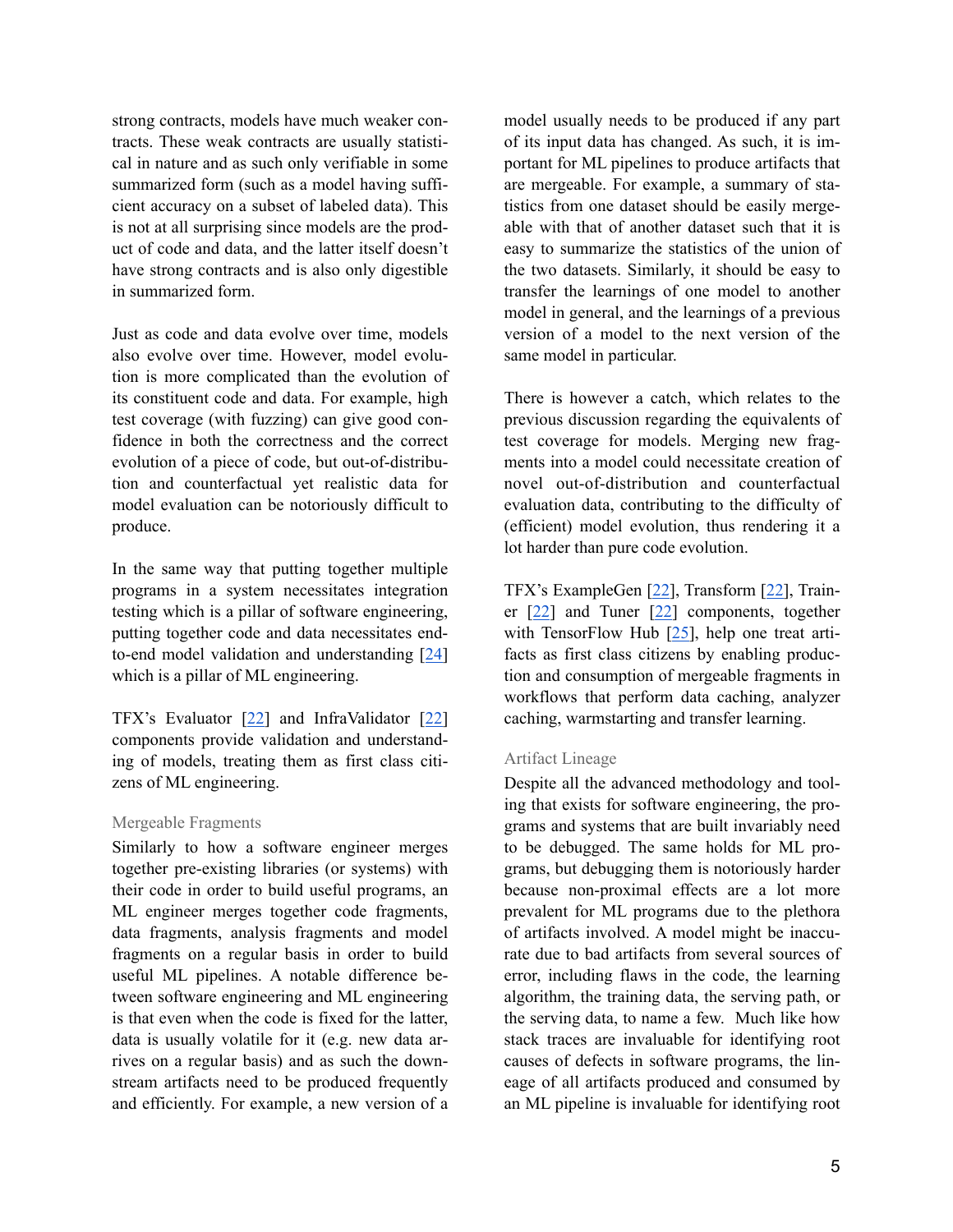causes of defects in ML models. Additionally, by knowing which downstream artifacts were produced from a problematic artifact, we can identify all impacted systems and users and take mitigating actions.

TFX's use of ML Metadata (MLMD) [[19\]](https://www.tensorflow.org/tfx/guide/mlmd) helps treat artifacts as first class citizens. MLMD enables advanced cataloging and querying of metadata and lineage associated with artifacts which can together increase the confidence of sharing artifacts even outside the boundaries of a pipeline. MLMD also helps with advanced debugging and, when coupled with the underlying data storage layer, forms the foundation of TFX's ML compliance mechanisms.

#### Continuous Learning And Unlearning

ML production pipelines operate in a dynamic environment:

- New data can arrive continuously.
- The modeling code can change, particularly in the early stages of model development.
- The surrounding infrastructure can change, e.g., a new version of some underlying (ML) library.

When changes happen, a pipeline needs to react, often by rerunning its steps in the new environment. This dynamicity increases the importance of provenance tracking in order to facilitate debugging and root-cause analysis. As a simple example, to debug a model failure, it is necessary to know not only which data was used to train the model, but also the versions of the modeling code and any surrounding infrastructure.

ML pipelines must also support low-friction mechanisms to handle these changes. Consider for example the arrival of new data, which necessitates retraining the model. This is a natural requirement in rapidly changing environments, like recommender systems or adversarial systems. Requiring the user to manually retrain the

model can be unrealistic, given that the data can arrive at a regular and frequent rate. Instead, we can employ automation by way of "continuous training", where the pipeline detects the presence of new data and automatically schedules the generation of updated models. In turn, this functionality requires automatically: orchestrating work based on the presence of artifacts (including data), recovering from intermittent failures, and catching up to real-time when recovering [[26\]](https://research.google/pubs/pub47978/). It is common for ML pipelines to run for years ingesting code and data, continuously producing models that make predictions that inform decisions.

Another example of a low-friction mechanism is support for "backfilling" an ML pipeline. In this case, the user might need to rerun the pipeline on existing artifacts but using updated versions of the components, such as rerunning the trainer on existing data using a new version of the modeling code/library. Another use of backfilling is rerunning the pipeline with new versions of existing data, say, to fix an error in the data. These backfills are orthogonal to continuous training and can be used together. For instance, the user can manually trigger a rerun of the trainer, and the generated model artifact can then automatically trigger model evaluation and validation.

TFX was built from the ground up in a way that enables continuous learning (and unlearning) which fundamentally shaped its design. At the same time, these advanced capabilities also allow it to be used in a "one-shot", discontinuous, fashion. In fact, within Alphabet, both modes of deployment are widely used. Moreover, TFX also supports different types of backfill operations to enable fine-grained interventions during normal pipeline execution.

Even though the public TFX offering [\[22](https://www.tensorflow.org/tfx/guide)] doesn't yet offer continuous ML pipelines, we are actively working on making our existing technology portable so that it can be made publicly available [e.g [27](https://github.com/tensorflow/community/pull/253)].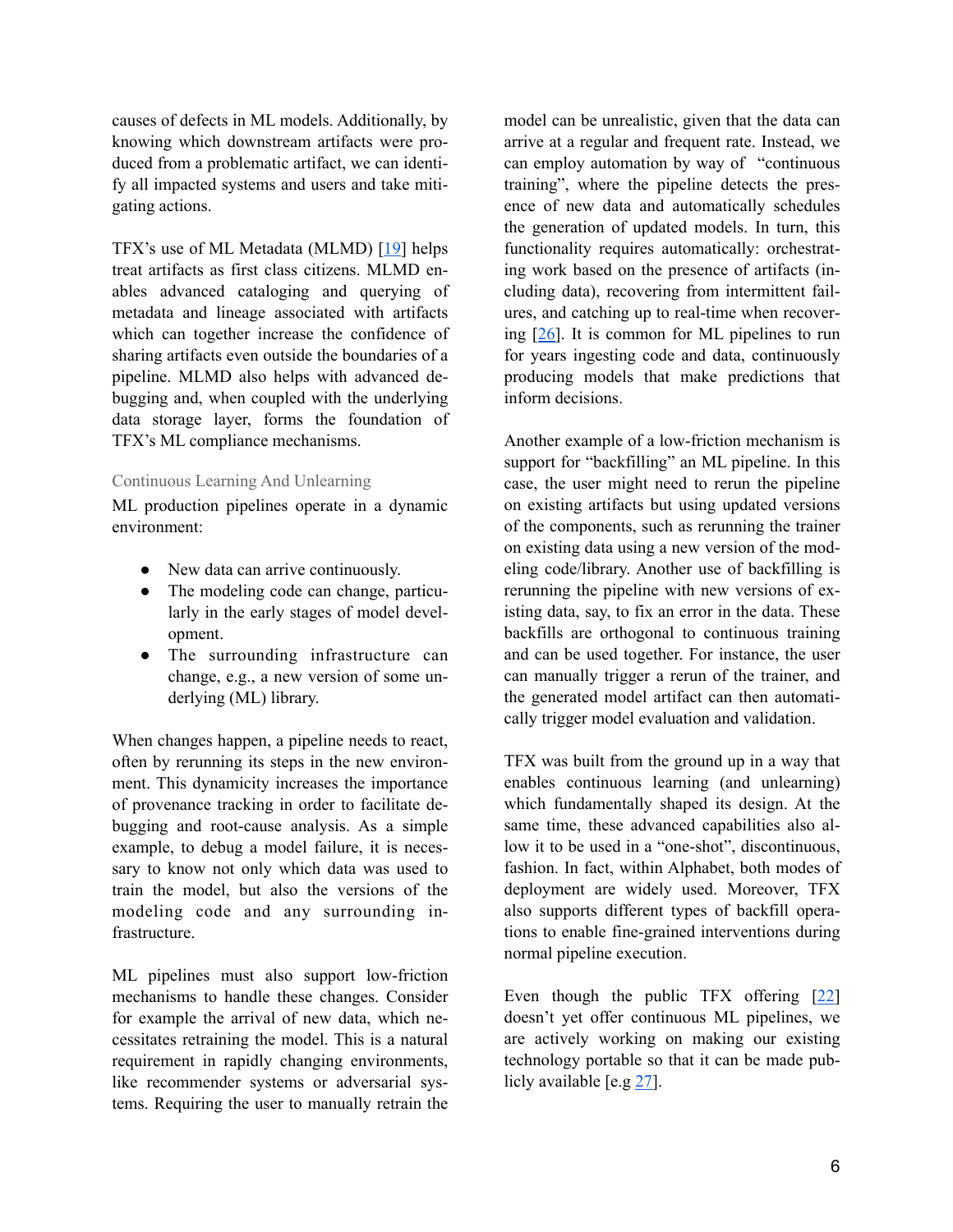#### **Infrastructure**

#### Building On The Shoulders Of Giants

Realizing ambitious goals necessitates building on top of solid foundations, collaborating with others and leveraging each other's work. TFX reuses many of Sibyl's system designs, hardened over a decade of Sibyl's production ML experience. Additionally, TFX incorporates new technologies in areas where robust standards emerged:

- Similarly to how Sibyl built its algorithms and workflows on top of MapReduce, TFX leverages both TensorFlow [[9](https://www.tensorflow.org/)] and Apache Beam [[13\]](https://beam.apache.org/) for its distributed training and data processing workflows.
- Similarly to how Sibyl was columnar, TFX adopted Apache Arrow [\[28](https://arrow.apache.org/)] as the columnar in-memory representation for its compute-intensive libraries.

Taking dependencies where robust standards have emerged has allowed TFX and its users to achieve seamless performance and scalability. It also enables TFX to focus its energy on building the deltas of what is needed for applied ML, as opposed to re-implementing difficult-to-get-right technology. Some of our dependencies, like Kubeflow Pipelines [[29\]](https://www.kubeflow.org/docs/pipelines/overview/pipelines-overview/) or Apache Airflow [[30\]](https://airflow.apache.org/), are selected by TFX's users themselves when the value / features they get from them outweigh the costs that the additional dependencies entail.

Taking dependencies unfortunately incurs costs. We have found that taking dependencies requires effort that is super-linear to the number of dependencies. Said costs are often absorbed by us and our sister teams but can (and sometimes do) leak to our users, usually in the form of conflicting (version) dependencies or incompatibilities between environments and dependencies.

#### Interoperability And Positive Externalities

ML platforms do not operate in a vacuum. They instead operate within the context of a bigger system or infrastructure, connecting to data producing sources upstream and model consuming sinks downstream, which in turn frequently produce the data that feeds the ML platform, thereby closing the loop. Strong adoption of a platform usually necessitates interoperability with other important technologies in its environment.

- Similarly to how Sibyl interoperated with Google's Ads technology stack for data ingestion and model serving, TFX offers a plethora of connectors for data ingestion and allows serving the produced model in multiple deployment environments and devices.
- Similarly to how Sibyl interoperated with Google's compute stack, TFX leverages Apache Beam [\[13](https://beam.apache.org/)] to execute on Apache Flink [[31\]](https://flink.apache.org/) and Apache Spark [[32\]](https://spark.apache.org/) clusters as well as serverless offerings like Google Cloud Dataflow [\[33](https://cloud.google.com/dataflow/)].
- TFX built an orchestration abstraction on top of MLMD [\[19](https://www.tensorflow.org/tfx/guide/mlmd)] and provides orchestration options on top of Apache Airflow [[22\]](https://www.tensorflow.org/tfx/guide/airflow), Apache Beam [[22\]](https://www.tensorflow.org/tfx/guide/beam_orchestrator), Kubeflow Pipelines [[22\]](https://www.tensorflow.org/tfx/guide/kubeflow) as well as the primitives to integrate with one's custom orchestrator. MLMD itself works with several relational databases like SQLite [[34\]](https://www.sqlite.org/index.html) and MySQL [[35\]](https://www.mysql.com/).

Interoperability necessitates some amount of abstraction and standardization and usually enables sum-greater-than-its-parts effects. TFX is both a beneficiary and a benefactor of the positive externalities created by said interoperability, both within and outside of Alphabet. TFX's users are also beneficiaries of the interoperability as they can more easily deploy and use TFX on top of their existing installed base.

Interoperability also comes with costs. The combination of multiple technology stacks can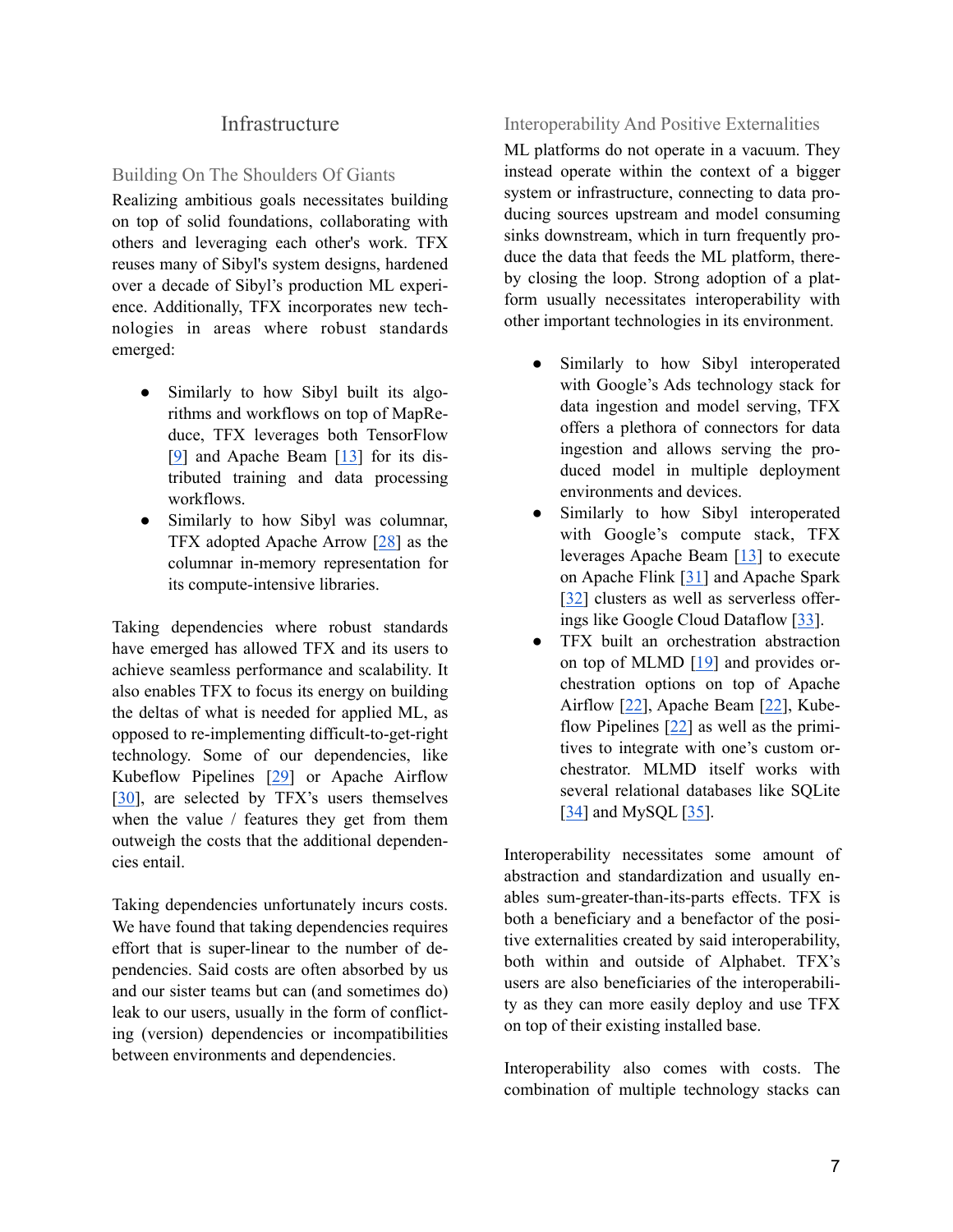lead to an exponential number of distinct deployment configurations. While we test some of the distinct deployment configurations end-toend and at-scale, like for example TFX on GCP  $[14]$  $[14]$ , we have neither the expertise nor the resources to do so for the combinatorial explosion of all possible deployment options. We thus encourage the community to work with us on the deployment configurations that are most useful for them [[36\]](https://github.com/tensorflow/tfx/blob/master/CONTRIBUTING.md).

## What Is Different And Why

The areas discussed in this section capture a few examples of things that needed to change in order for our ML platform to adapt to a new reality and as such remain useful and impactful.

### Environment And Device Portability

Sibyl was a massive scale ML platform designed to be deployed on Google's large-scale cluster, namely Borg [\[37](https://research.google/pubs/pub43438/)]. This made sense as applied ML at Google was, originally, primarily used in products that were widely used. As ML expertise grew across the world, and ML could be applied to more use cases (large and small) across environments both within and outside of Google, the need for portability gradually but surely became a hard constraint.

- While Sibyl ran only on Google's datacenters, TFX runs on laptops, workstations, servers, datacenters, and public Clouds. In particular, when TFX runs on Google's Cloud [[38\]](https://cloud.google.com/), it leverages automation and optimizations offered by GCP Services, enabled by Google's unique infrastructure.
- While Sibyl ran only on CPUs, TFX leverages TensorFlow to run on different kinds of hardware including CPUs, GPUs and Google's TPUs [\[39](https://cloud.google.com/tpu), [40\]](https://dl.acm.org/doi/10.1145/3360307).
- While Sibyl's models ran on servers, TFX leverages TensorFlow to produce models that run on laptops, workstations, and servers via TensorFlow Serv-

ing  $[22, 41]$  $[22, 41]$  $[22, 41]$  $[22, 41]$  $[22, 41]$  and Apache Beam  $[22]$  $[22]$ , on mobile and IoT devices via TensorFlow Lite [\[42](https://www.tensorflow.org/lite/guide)], and on browsers via Tensor-Flow JS [\[43](https://www.tensorflow.org/js/tutorials)].

TFX's portability enabled it to be used in a very diverse set of environments and devices, in order to solve problems from small scale to massive scale.

Unfortunately, portability comes with costs. We have found that maintaining a portable core with environment-specific and device-specific specialization requires effort that is super-linear to the number of environments / devices. Said costs are however largely absorbed by us and our sister teams and as such are frequently not visible to our users.

### Modularity And Layering

Even though Sibyl's offering as an integrated product was immensely valuable, its structure and interface were somewhat monolithic, limiting it to a specific set of "direct" users who would have to adopt it wholesale. In contrast, TFX evolved to be a modular and layered architecture, and became more so over time as partnerships with other teams and products grew. Notable layers (with examples) in TFX include:

| Layer                                             | <b>Examples</b>                                                                                                                                             |  |
|---------------------------------------------------|-------------------------------------------------------------------------------------------------------------------------------------------------------------|--|
| <b>ML</b> Services                                | Cloud AutoML $[44]$<br>Cloud Recommen-<br>dations AI $[45]$<br>Cloud AI Platform<br>[14, 22, 46]<br>Cloud Dataflow $[33]$ ,<br>47<br>Cloud BigQuery<br>[48] |  |
| Pipelines<br>(of compos-<br>able Compo-<br>nents) | TensorFlow Extend-<br>ed (TFX) [3, 22, 49]                                                                                                                  |  |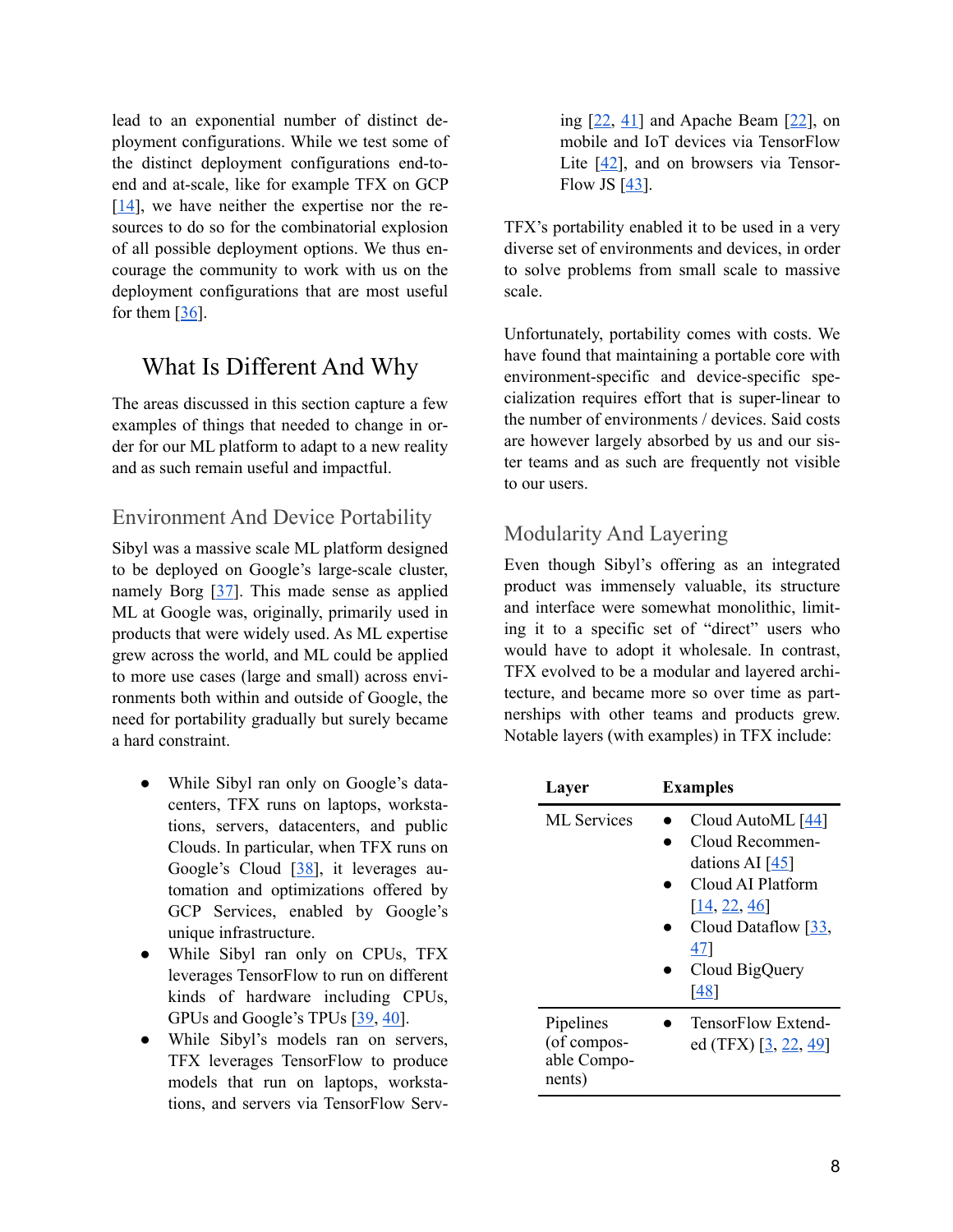| <b>Binaries</b> |                   | <b>TensorFlow Serving</b><br>$(TFS)$ [41, 50] |
|-----------------|-------------------|-----------------------------------------------|
| Libraries       | <u>[5]</u>        | <b>TensorFlow Data</b><br>Validation (TFDV)   |
|                 |                   | TensorFlow Trans-<br>form $(TFT)$ [52]        |
|                 | (TFH) $[53]$      | <b>TensorFlow Hub</b>                         |
|                 |                   | <b>TensorFlow Model</b><br>Analysis (TFMA)    |
|                 | $\sqrt{54}$       |                                               |
|                 |                   | <b>TFX Basic Shared</b><br>Libraries (TFX B-  |
|                 | SL) [ <u>55</u> ] | ML Metadata                                   |
|                 |                   | $(MLMD)$ $[56]$                               |

TFX's layered architecture enables it to be used by a very diverse set of users whether that's piecemeal via its libraries, wholesale via its pipelines (with or without the pertinent services), or in a fashion that's completely oblivious to the end users (e.g. by them using ML services which TFX powers under the hood)!

Unfortunately, layering comes with costs. We have found that maintaining multiple publicly accessible layers of our product requires effort that is roughly linear to the number of layers. Said costs occasionally leak to our users in the form of confusion regarding what layer makes the most sense for them to use.

### Multi-faceted Flexibility

Even though Sibyl was more flexible in terms of modeling capabilities compared to available alternatives at the time, aspects of its flexibility across several parts of the ML workflow fell short of Google's needs for accelerating ML for novel use cases, which led to the development of TFX [\[22](https://www.tensorflow.org/tfx/guide)].

• While Sibyl only offered specific kinds of data analysis, TFX's StatisticGen component [\[22](https://www.tensorflow.org/tfx/guide/statsgen)] offers more built-in capabilities and the ability to realize custom analyses, via TensorFlow Data Validation [[22\]](https://www.tensorflow.org/tfx/data_validation/get_started).

- While Sibyl only offered transformations that were pure composable mappers, TFX's Transform component [\[22](https://www.tensorflow.org/tfx/guide/transform)] offers more mappers, custom mappers, more analyzers, custom analyzers, as well as arbitrarily composed (custom) mappers and (custom) analyzers, via TensorFlow Transform [\[22](https://www.tensorflow.org/tfx/transform/get_started)].
- While Sibyl only offered "wide" models, TFX's Trainer component [[22\]](https://www.tensorflow.org/tfx/guide/trainer) offers any model that can be realized on top of TensorFlow [\[57](https://www.tensorflow.org/guide)], including models that can be shared and can transferlearn, via TensorFlow Hub [[25\]](https://www.tensorflow.org/hub).
- While Sibyl only offered automatic feature crossing (a.k.a. feature conjunctions) on top of "wide" models, TFX's Tuner component [\[22](https://www.tensorflow.org/tfx/guide/tuner)] allows for arbitrary hyper parameter optimization based on state of the art algorithms.
- While Sibyl only offered specific kinds of model analysis, TFX's Evaluator component [[22\]](https://www.tensorflow.org/tfx/guide/evaluator) offers more built-in metrics, custom metrics, confidence intervals and fairness indicators [[58\]](https://www.tensorflow.org/tfx/fairness_indicators), via TensorFlow Model Analysis [[22\]](https://www.tensorflow.org/tfx/guide/tfma).
- While Sibyl's pipeline topology was fixed (albeit somewhat customizable), TFX's SDK allows one to create custom (optionally containerized) components [[22\]](https://www.tensorflow.org/tfx/guide/understanding_custom_components) and use them together with standard components [\[22](https://www.tensorflow.org/tfx/guide%23tfx_standard_components)] in a flexible and fully customizable pipeline topology [[22\]](https://www.tensorflow.org/tfx/guide/understanding_tfx_pipelines).

The increase of flexibility in all these dimensions enabled improved experimentation, wider reach, more use cases, as well as accelerated flow from research to production.

Flexibility does not come without costs. A more flexible system is one that is harder to get right in the first place as well as harder for us to main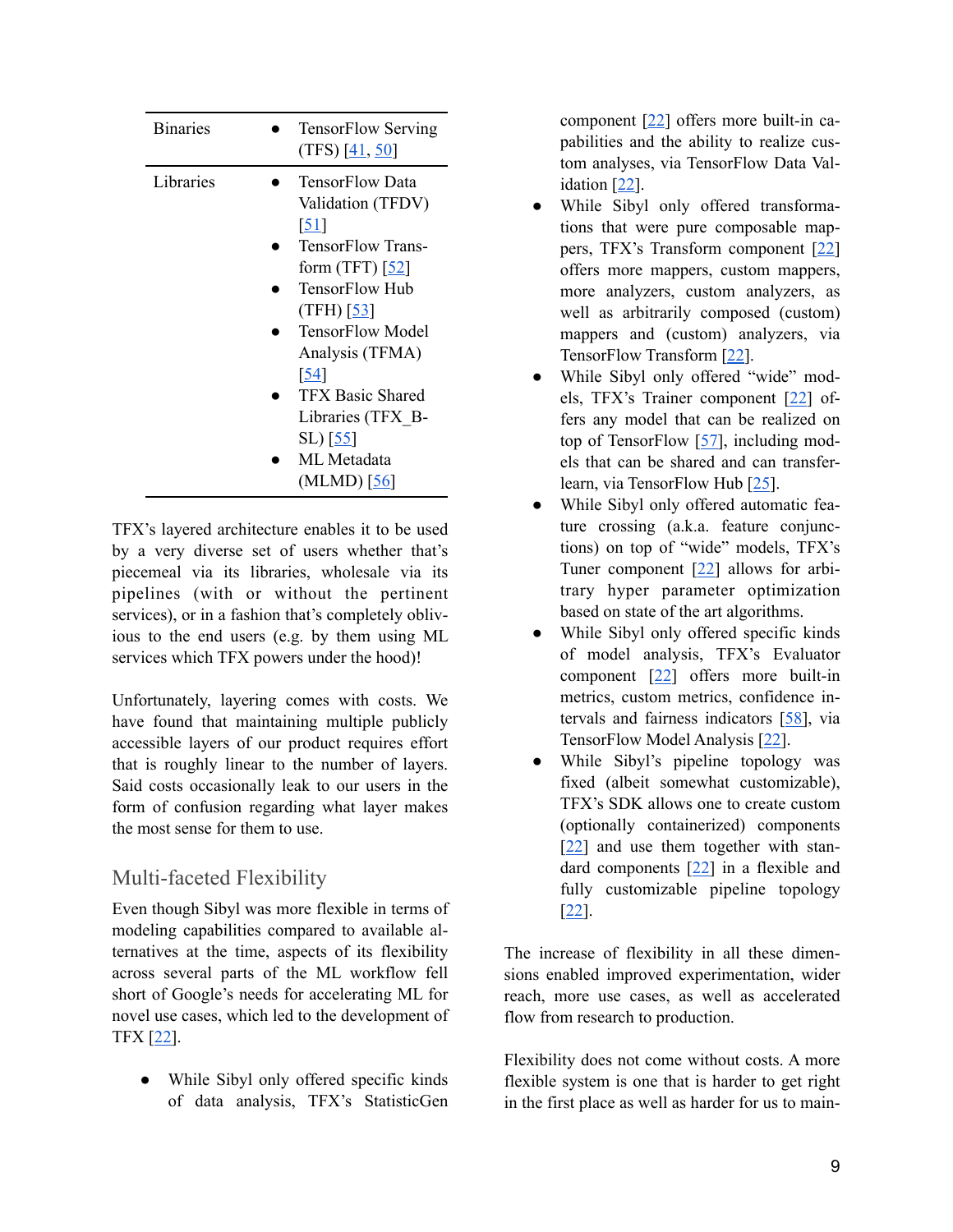tain and to evolve as developers of the ML platform. Users may also have to manage increased complexity as they take advantage of this flexibility. Furthermore, we might not be able to offer as strong of a support story on top of an ML platform that is Turing complete.

## Where We Are Going

Armed with the knowledge of the past, we present a glimpse of what we plan for the future of TFX as of 2020, based on our roadmap [[59\]](https://github.com/tensorflow/tfx/blob/master/ROADMAP.md), requests for comments (RFCs) [[60\]](https://github.com/tensorflow/tfx/blob/master/RFCs.md), and contribution guidelines [[36\]](https://github.com/tensorflow/tfx/blob/master/CONTRIBUTING.md). We will continue our work on enabling ML Engineering in order to democratize applied ML, and help everyone practice responsible AI [\[61](https://www.tensorflow.org/resources/responsible-ai)] and apply it in a fashion that upholds Google's AI Principles [[62\]](https://ai.google/principles/).

## Drive Interoperability And Standards

In order to meet the demand for the burgeoning variety of ML solutions, we will continue to increase our technology's interoperability. Our work on interoperability and standards as well as open-sourcing more of our technology, reflects our principle to *"be socially beneficial"* as well as to *"be made available for uses that accord with these principles"* by making it easier for everyone to follow these practices. As part of this mission, we will empower the industry to build advanced ML systems by open-sourcing more of our technology, and by standardizing ML artifacts and metadata. Some select examples of this work include:

- TFX Standardized Inputs [[63\]](https://github.com/tensorflow/community/blob/master/rfcs/20191017-tfx-standardized-inputs.md).
- Advanced TFX DSL semantics  $[64]$  $[64]$ , Data Model and IR [\[65](https://github.com/tensorflow/community/pull/271)].
- Standardization of ML artifacts and metadata.
- Standardization of distributed workloads on heterogeneous runtime environments.
- Inference on distributed and streaming

models.

- Improvements to interoperability with mobile and edge ML deployments.
- Improvements for ML framework interoperability and artifact sharing.

### Increase Automation

Automation is the backbone of reliable production systems, and TFX is heavily invested in improving and expanding its use of automation. Our work in increased automation reflects our principles of helping make ML deployments *"be built and tested for safety"* and *"avoid creating or reinforcing unfair bias".* Some upcoming efforts include a TFX Pipeline testing framework, automated model improvement in the TFX Tuner [[66\]](https://github.com/tensorflow/community/blob/master/rfcs/20200420-tfx-tuner-component.md), auto-detecting surprising model behavior on multidimensional slices, facilitating automatic production of Model Cards [[67,](https://modelcards.withgoogle.com/about) [68](https://ai.googleblog.com/2020/07/introducing-model-card-toolkit-for.html)] and improving our training-serving skew detection capabilities. TFX on GCP will also continue driving requirements for new (and will better make use of existing) advanced automation features of pertinent services.

## Improve ML Understanding

ML understanding is an important aspect of deploying production ML, and TFX is well positioned to provide significant gains in this field. Our work on improving ML understanding reflects our principles to help *"avoid creating or reinforcing unfair bias"* and help make ML deployments *"be accountable to people"*. Critical to understanding is to be able to track the lineage of artifacts used to produce a model, an area TFX will continue to invest in. Improvements to TFX technologies like struct2tensor [\[69](https://github.com/google/struct2tensor)] will further enable training, serving, and analyzing models on structured data, thus allowing reasoning about models closer to the original data semantics. We also plan to utilize TFX as a vehicle to expand support for fairness evaluation, remediation, and documentation.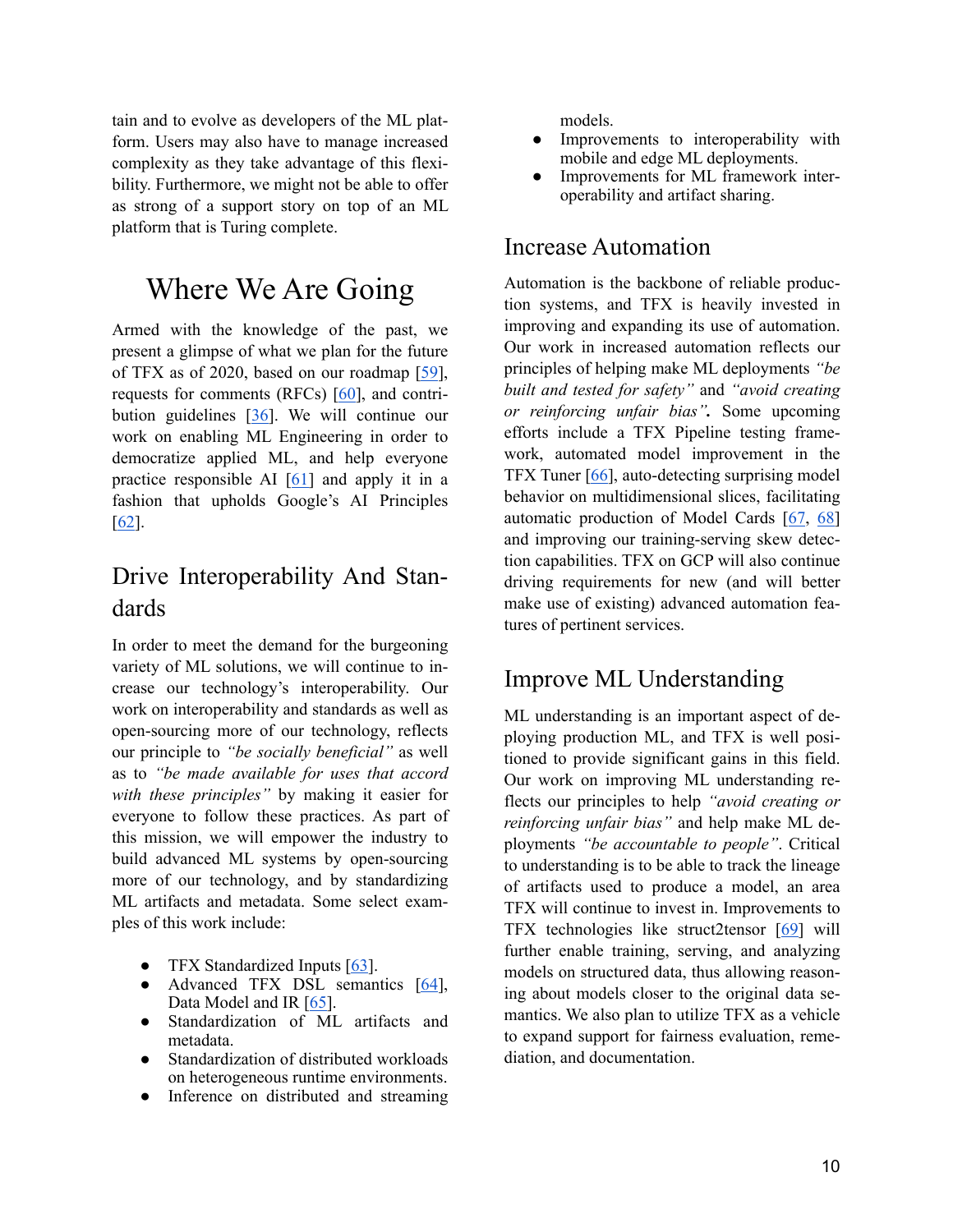## Uphold High Standards And Best Practices

As a vehicle for amplification of ML technology, TFX must continue to *"uphold high standards of scientific excellence"* and promote best practices. The team will continue publishing scientific papers and conducting public outreach via our existing channels, as well as offer educational courses in partnership with established institutions. We will also improve trust in our model analysis tools using integrated uncertainty measures by, for example, enabling scalable computation of confidence intervals for model metrics, and we will improve our training-serving skew detection capabilities. It's also critical for research and production to be able to have reproducible ML artifacts, enabled by our work in precise provenance tracking for auditing and reproducing models. Also key is reproducibility of measurements, driven by efforts like NitroML, which will provide tooling for benchmarking AutoML pipelines [[70\]](https://www.youtube.com/watch?v=SagSL38Kx0Q).

Given that several of the areas where we expand our technology are new to us, we will make an effort to distinguish the battle-tested from the experimental aspects of our technology, in order to enable our users to confidently choose the set of capabilities that meet their desires and needs.

## Improve Tooling

Despite TFX providing tools for aspects of ML engineering and several phases of the ML lifecycle, we believe this is still a nascent area. While improving tooling is a natural fit for TFX, it also reflects our principle of helping ML deployments *"be made available for uses that accord with these principles", "supporting scientific excellence," and being "built and tested for safety"* .

One area of improvement is applying ML to the data itself, be it through sensing anomalies or finding patterns in data or enriching data with predictions from ML models. Making it easy to enrich large volumes of data (especially critical streaming data used for low-latency, high volume actions) has always been a challenge. Bringing TFX capabilities into data processing frameworks is our first step here. We have already made it possible to enrich streaming events with labels or make predictions in Apache Beam and, by extension, Cloud Dataflow. We plan to follow this work by leveraging pre-built models (served out of Cloud AI Pipelines and TensorFlow Serving) to make adding a new field in a distributed dataset representing predictions from streams of models trivially easy.

Furthermore, while there are many tools for detecting, discovering, and auditing ML workflows, there is still a need for automated (or assisted) mitigation of discovered issues, and we will invest in this area. For example, proactively predicting which pipeline runs won't result in better models based on the currently-executing pipeline, perhaps even before training, can significantly reduce time and resources spent on creating poor models.

## A Joint Journey

Building TFX and exploring the fundamentals of ML engineering was the cumulative effort of many people over many years. As we continue to make strides and further develop this field, it's important we recognize the collaborative effort of those who got us here.

Of course, it will take many more collaborations to drive the future of this field, and as such, we invite *you* to join us on this journey *"Towards ML Engineering"!*

## The TFX Team

The TFX project is realized via collaboration of multiple organizations within Google. Different organizations usually focus on different technology and product layers, though there is a lot of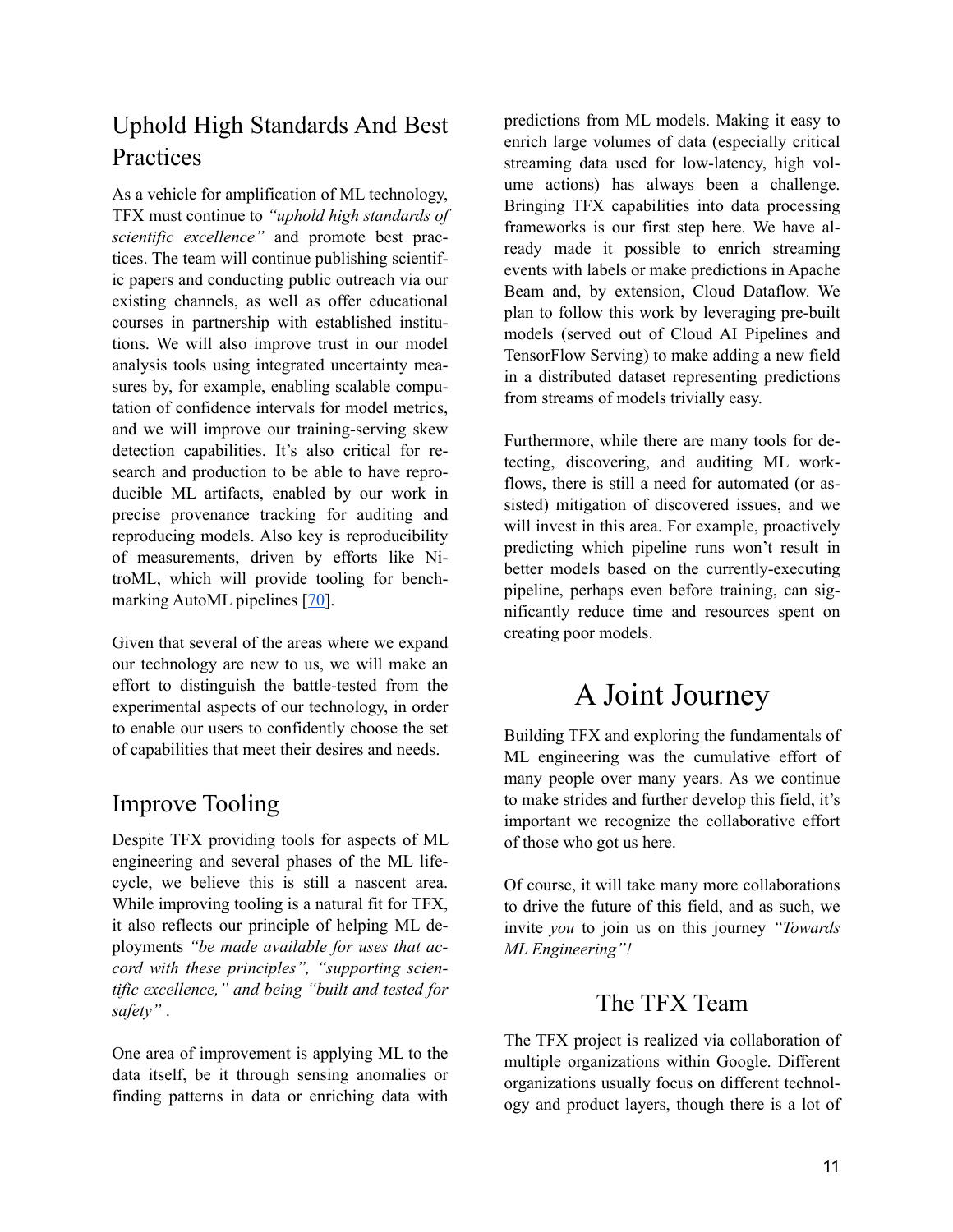overlap on the portable parts of our technology. Overall we consider ourselves a single team and below we present an alphabetically sorted list of current TFX team members who are contributors to the ideation, research, design, implementation, execution, deployment, management, and advocacy (to name a few) aspects of TFX; they continue to inspire, help, teach, and challenge each other to advance our field:

*Abhijit Karmarkar, Adam Wood, Aleksandr Zaks, Alina Shinkarsky, Neoklis Polyzotis, Amy Jang, Amy McDonald Sandjideh, Amy Skerry-Ryan, Andrew Audibert, Andrew Brown, Andy Lou, Anh Tuan Nguyen, Anirudh Sriram, Anna Ukhanova, Anusha Ramesh, Archana Jain, Arun Venkatesan, Ashley Oldacre, Baishun Wu, Ben Mathes, Billy Lamberta, Chandni Shah, Chansoo Lee, Chao Xie, Charles Chen, Chi Chen, Chloe Chao, Christer Leusner, Christina Greer, Christina Sorokin, Chuan Yu Foo, CK Luk, Connie Huang, Daisy Wong, David Smalling, David Zats, Dayeong Lee, Dhruvesh Talati, Doojin Park, Elias Moradi, Emily Caveness, Eric Johnson, Evan Rosen, Florian Feldhaus, Gal Oshri, Gautam Vasudevan, Gene Huang, Goutham Bhat, Guanxin Qiao, Gus Katsiapis, Gus Martins, Haiming Bao, Huanming Fang, Hui Miao, Hyeonji Lee, Ian Nappier, Ihor Indyk, Irene Giannoumis, Jae Chung, Jan Pfeifer, Jarek Wilkiewicz, Jason Mayes, Jay Shi, Jiayi Zhao, Jingyu Shao, Jiri Simsa, Jiyong Jung, Joana Carrasqueira, Jocelyn Becker, Joe Liedtke, Jongbin Park, Jordan Grimstad, Josh Gordon, Josh Yellin, Jungshik Jang, Juram Park, Justin Hong, Karmel Allison, Kemal El Moujahid, Kenneth Yang, Khanh LeViet, Kostik Shtoyk, Lance Strait, Laurence Moroney, Li Lao, Liam Crawford, Magnus Hyttsten, Makoto Uchida, Manasi Joshi, Mani Varadarajan, Marcus Chang, Mark Daoust, Martin Wicke, Megha Malpani, Mehadi Hassen, Melissa Tang, Mia Roh, Mig Gerard, Mike Dreves, Mike Liang, Mingming Liu, Mingsheng Hong, Mitch Trott, Muyang Yu, Naveen Kumar, Ning Niu, Noah Hadfield-Menell, Noé Lutz, Nomi Felidae, Olga Wichrowska, Paige Bailey, Paul Suganthan, Pavel Dournov, Pedram Pejman, Peter Brandt, Priya Gupta, Quentin de Laroussilhe, Rachel Lim, Rajagopal Ananthanarayanan, Rene van de Veerdonk, Robert Crowe, Romina Datta, Ron Yang, Rose Liu, Ruoyu Liu, Sagi Perel, Sai Ganesh Bandiatmakuri, Sandeep Gupta, Sanjana Woonna, Sanjay Kumar Chotakur, Sarah*  *Sirajuddin, Sheryl Luo, Shivam Jindal, Shohini Ghosh, Sina Chavoshi, Sydney Lin, Tanya Grunina, Thea Lamkin, Tianhao Qiu, Tim Davis, Tris Warkentin, Varshaa Naganathan, Vilobh Meshram, Volodya Shtenovych, Wei Wei, Wolff Dobson, Woohyun Han, Xiaodan Song, Yash Katariya, Yifan Mai, Yiming Zhang, Yuewei Na, Zhitao Li, Zhuo Peng, Zhuoshu Li, Ziqi Huang, Zoey Sun, Zohar Yahav*

Thank you, all!

### The TFX Team … Extended

Beyond the current TFX team members, there have been many collaborators both within and outside of Alphabet whose discussions, technology, as well as direct and indirect contributions, have materially influenced our journey. Below we present an alphabetically sorted list of these collaborators:

*Abdulrahman Salem, Ahmet Altay, Ajay Gopinathan, Alexandre Passos, Alexey Volkov, Anand Iyer, Andrew Bernard, Andrew Pritchard, Chary Aasuri, Chenkai Kuang, Chenyu Zhao, Chiu Yuen Koo, Chris Harris, Chris Olston, Christine Robson, Clemens Mewald, Corinna Cortes, Craig Chambers, Cyril Bortolato, D. Sculley, Daniel Duckworth, Daniel Golovin, David Soergel, Denis Baylor, Derek Murray, Devi Krishna, Ed Chi, Fangwei Li, Farhana Bandukwala, Gal Elidan, Gary Holt, George Roumpos, Glen Anderson, Greg Steuck, Grzegorz Czajkowski, Haakan Younes, Heng-Tze Cheng, Hossein Attar, Hubert Pham, Hussein Mehanna, Irene Cai, James L. Pine, James Pine, James Wu, Jeffrey Hetherly, Jelena Pjesivac-Grbovic, Jeremiah Harmsen, Jessie Zhu, Jiaxiao Zheng, Joe Lee, Jordan Soyke, Josh Cai, Judah Jacobson, Kaan Ege Ozgun, Kenny Song, Kester Tong, Kevin Haas, Kevin Serafini, Kiril Gorovoy, Kostik Steuck, Kristen LeFevre, Kyle Weaver, Kym Hines, Lana Webb, Lichan Hong, Lukasz Lew, Mark Omernick, Martin Zinkevich, Matthieu Monsch, Michel Adar, Michelle Tsai, Mike Gunter, Ming Zhong, Mohamed Hammad, Mona Attariyan, Mustafa Ispir, Neda Mirian, Nicholas Edelman, Noah Fiedel, Panagiotis Voulgaris, Paul Yang, Peter Dolan, Pushkar Joshi, Rajat Monga, Raz Mathias, Reiner Pope, Rezsa Farahani, Robert Bradshaw, Roberto Bayardo, Rohan Khot, Salem Haykal, Sam McVeety, Sammy Leong, Samuel*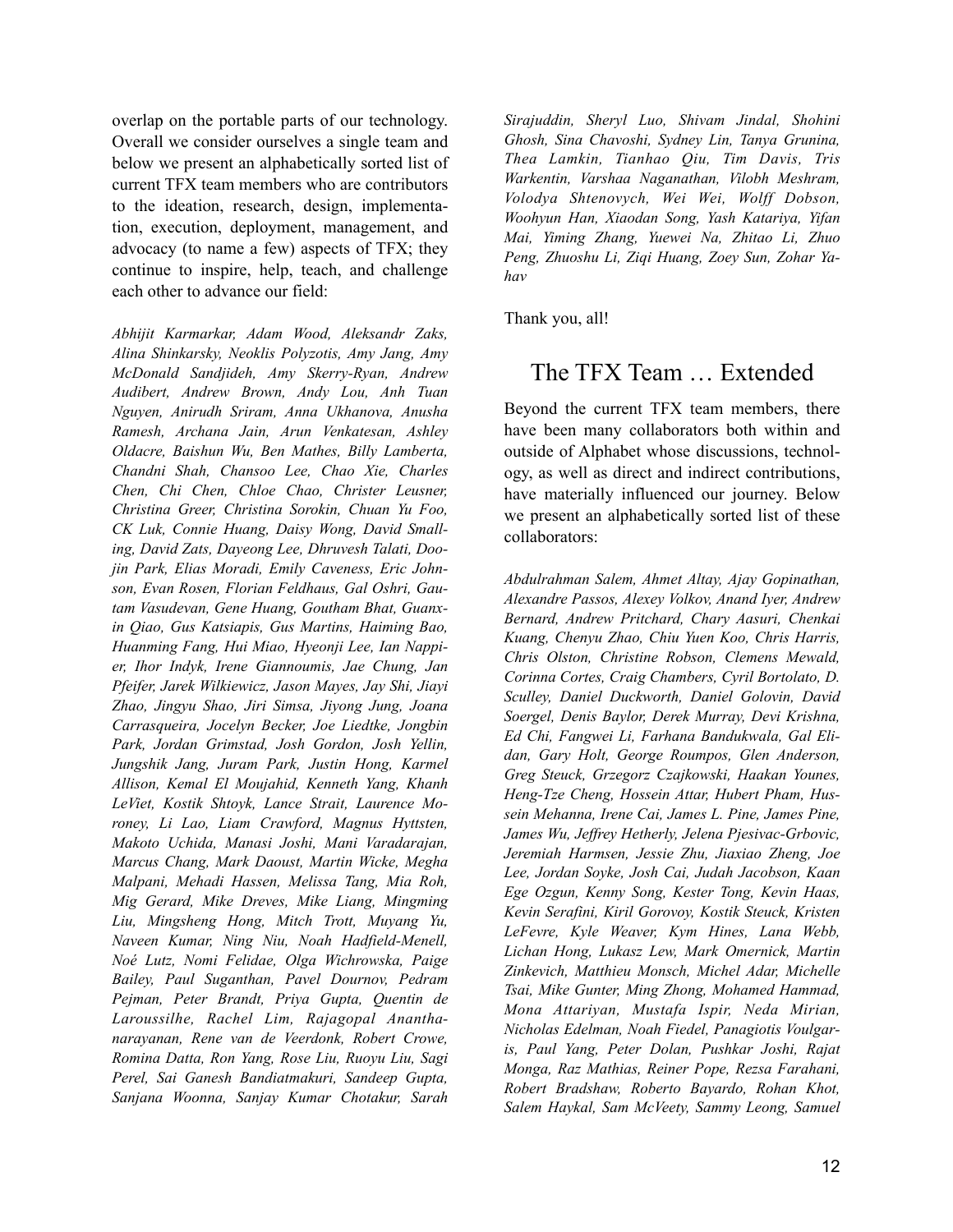*Ieong, Shahar Jamshy, Slaven Bilac, Sol Ma, Stan Jedrus, Steffen Rendle, Steven Hemingray, Steven Ross, Steven Whang, Sudip Roy, Sukriti Ramesh, Susan Shannon, Tal Shaked, Tushar Chandra, Tyler Akidau, Venkat Basker, Vic Liu, Vinu Rajashekhar, Xin Zhang, Yan Zhu, Yaxin Liu, Younghee Kwon, Yury Bychenkov, Zhenyu Tan*

Thank you, all!

## References

[1] Titus Winters, Tom Manshreck, and Hyrum Wright, Software Engineering at Google. *O'Reilly Media*, 2020.

[2] "Inside Sibyl, Google's Massively Parallel Machine Learning Platform." [https://www.](https://www.datanami.com/2014/07/17/inside-sibyl-googles-massively-parallel-machine-learning-platform/) [datanami.com/2014/07/17/inside-sibyl-googles](https://www.datanami.com/2014/07/17/inside-sibyl-googles-massively-parallel-machine-learning-platform/)[massively-parallel-machine-learning-platform/](https://www.datanami.com/2014/07/17/inside-sibyl-googles-massively-parallel-machine-learning-platform/) (accessed: Sep. 27, 2020).

[3] "TensorFlow Extended (TFX) | ML Production Pipelines." <https://www.tensorflow.org/tfx> (accessed: Sep. 27, 2020).

[4] D. Sculley, Gary Holt, Daniel Golovin, Eugene Davydov, Todd Phillips, Dietmar Ebner, Vinay Chaudhary, and Michael Young. Machine learning: The high interest credit card of technical debt. In *SE4ML: Software Engineering for Machine Learning (NeurIPS 2014 Workshop)*, 2014.

[5] S. Rendle, Factorization Machines. 2010 IEEE International Conference on Data Mining, Sydney, NSW, 2010, pp. 995-1000, doi: 10.1109/ICDM.2010.127.

[6] "Sibyl: A system for large scale supervised machine learning." [https://users.soe.ucsc.edu/](https://users.soe.ucsc.edu/~niejiazhong/slides/chandra.pdf) [~niejiazhong/slides/chandra.pdf \(accessed: Se](https://users.soe.ucsc.edu/~niejiazhong/slides/chandra.pdf)p. 27, 2020).

[7] Martin Abadi, Paul Barham, Jianmin Chen, Zhifeng Chen, Andy Davis, Jeffrey Dean, Matthieu Devin, Sanjay Ghemawat, Geoffrey Irving, Michael Isard, Manjunath Kudlur, Josh Levenberg, Rajat Monga, Sherry Moore, Derek G. Murray, Benoit Steiner, Paul Tucker, Vijay Vasudevan, Pete Warden, Martin Wicke, Yuan Yu, and Xiaoqiang Zheng. Tensorflow: A system for large-scale machine learning. In *12th USENIX Symposium on Operating Systems Design and Implementation (OSDI 16)*, pages 265-- 283, 2016.

[8] Jeffrey Dean, Greg Corrado, Rajat Monga, Kai Chen, Matthieu Devin, Mark Mao, Marcaurelio Ranzato, Andrew Senior, Paul Tucker, Ke Yang, Quoc V. Le, and Andrew Y. Ng. Large scale distributed deep networks. In F. Pereira, C. J. C. Burges, L. Bottou, and K. Q. Weinberger, editors, Advances in Neural Information Processing Systems 25, pages 1223-1231. Curran Associates, Inc., 2012.

[9] "TensorFlow.org." [https://www.tensor](https://www.tensorflow.org/)[flow.org/](https://www.tensorflow.org/) (accessed: Sep. 27, 2020).

[10] Denis Baylor, Eric Breck, Heng-Tze Cheng, Noah Fiedel, Chuan Yu Foo, Zakaria Haque, Salem Haykal, Mustafa Ispir, Vihan Jain, Levent Koc, Chiu Yuen Koo, Lukasz Lew, Clemens Mewald, Akshay Naresh Modi, Neoklis Polyzotis, Sukriti Ramesh, Sudip Roy, Steven Euijong Whang, Martin Wicke, Jarek Wilkiewicz, Xin Zhang, and Martin Zinkevich. TFX: A tensorflow-based production-scale machine learning platform. In *Proceedings of the 23rd ACM SIGKDD International Conference on Knowledge Discovery and Data Mining*, KDD '17, page 1387–1395, New York, NY, USA, 2017. Association for Computing Machinery. [http://](http://dx.doi.org/10.1145/3097983.3098021) [dx.doi.org/10.1145/3097983.3098021](http://dx.doi.org/10.1145/3097983.3098021)

[11] Jeffrey Dean and Sanjay Ghemawat. Mapreduce: Simplified data processing on large clusters. In *OSDI'04: Sixth Symposium on Operating System Design and Implementation*, pages 137--150, San Francisco, CA, 2004.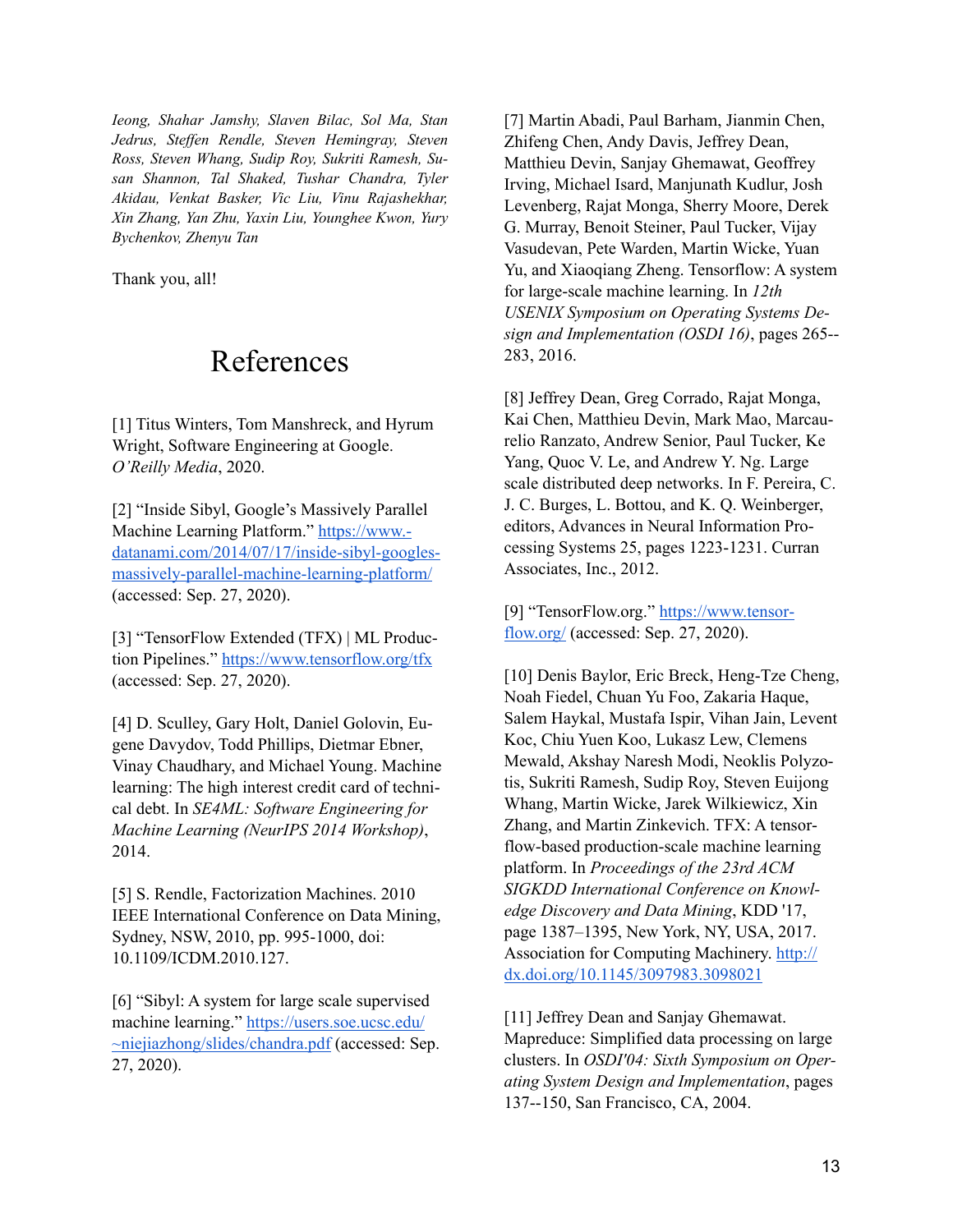[12] Craig Chambers, Ashish Raniwala, Frances Perry, Stephen Adams, Robert Henry, Robert Bradshaw, and Nathan. Flumejava: Easy, efficient data-parallel pipelines. In *ACM SIGPLAN Conference on Programming Language Design and Implementation (PLDI)*, pages 363-375, 2 Penn Plaza, Suite 701 New York, NY 10121-0701, 2010.

[13] "Apache Beam."<https://beam.apache.org/> (accessed: Sep. 27, 2020).

[14] "Introducing Cloud AI Platform Pipelines | Google Cloud Blog." [https://cloud.google.com/](https://cloud.google.com/blog/products/ai-machine-learning/introducing-cloud-ai-platform-pipelines) [blog/products/ai-machine-learning/introducing](https://cloud.google.com/blog/products/ai-machine-learning/introducing-cloud-ai-platform-pipelines)[cloud-ai-platform-pipelines](https://cloud.google.com/blog/products/ai-machine-learning/introducing-cloud-ai-platform-pipelines) (accessed: Sep. 27, 2020).

[\[15\] "TFX blog." https://blog.tensorflow.org/](https://blog.tensorflow.org/search?label=TFX) [search?label=TFX](https://blog.tensorflow.org/search?label=TFX) (accessed: Sep. 27, 2020).

[16] "The Winding Road to Better Machine" Learning Infrastructure Through Tensorflow Extended and Kubeflow" [https://engineering.atspo](https://engineering.atspotify.com/2019/12/13/the-winding-road-to-better-machine-learning-infrastructure-through-tensorflow-extended-and-kubeflow/)[tify.com/2019/12/13/the-winding-road-to-better](https://engineering.atspotify.com/2019/12/13/the-winding-road-to-better-machine-learning-infrastructure-through-tensorflow-extended-and-kubeflow/)[machine-learning-infrastructure-through-tensor](https://engineering.atspotify.com/2019/12/13/the-winding-road-to-better-machine-learning-infrastructure-through-tensorflow-extended-and-kubeflow/)[flow-extended-and-kubeflow/](https://engineering.atspotify.com/2019/12/13/the-winding-road-to-better-machine-learning-infrastructure-through-tensorflow-extended-and-kubeflow/) (accessed: Sep. 27, 2020).

[17] "Rules of Machine Learning: | ML Universal Guides" [https://developers.google.com/ma](https://developers.google.com/machine-learning/guides/rules-of-ml)[chine-learning/guides/rules-of-ml \(accessed:](https://developers.google.com/machine-learning/guides/rules-of-ml)  Sep. 27, 2020).

[18] Rules of ML - YouTube. Accessed: Sep. 27, [2020. \[Online Video\]. Available: https://www.y](https://www.youtube.com/watch?v=VfcY0edoSLU)[outube.com/watch?v=VfcY0edoSLU](https://www.youtube.com/watch?v=VfcY0edoSLU).

[19] "ML Metadata | TFX | TensorFlow." [https://](https://www.tensorflow.org/tfx/guide/mlmd) [www.tensorflow.org/tfx/guide/mlmd](https://www.tensorflow.org/tfx/guide/mlmd) (accessed: Sep. 27, 2020).

[20] Neoklis Polyzotis, Martin A. Zinkevich, Steven Whang, and Sudip Roy. Data management challenges in production machine learning. In *Proceedings of the 2017 ACM International* 

*Conference on Management of Data*, pages 1723-1726, New York, NY, USA, 2017.

[21] Eric Breck, Marty Zinkevich, Neoklis Polyzotis, Steven Whang, and Sudip Roy. Data validation for machine learning. In *Proceedings of SysML*, 2019.

[22] "The TFX User Guide | TensorFlow." <https://www.tensorflow.org/tfx/guide>(accessed: Sep. 27, 2020).

[23] Emily Caveness, Marty Zinkevich, Neoklis Polyzotis, Paul Suganthan, Sudip Roy, and Zhuo Peng. Tensorflow data validation: Data analysis and validation in continuous ml pipelines. In *SIGMOD*, 2020.

[24] Neoklis Polyzotis, Steven Whang, Tim Klas Kraska, and Yeounoh Chung. Slice finder: Automated data slicing for model validation. In *Proceedings of the IEEE Int' Conf. on Data Engineering (ICDE), 2019*, 2019.

[25] "TensorFlow Hub." [https://www.tensor](https://www.tensorflow.org/hub)[flow.org/hub](https://www.tensorflow.org/hub) (accessed: Sep. 27, 2020).

[26] Denis M. Baylor, Kevin Haas, Konstantinos Katsiapis, Sammy W Leong, Rose Liu, Clemens Mewald, Hui Miao, Neoklis Polyzotis, Mitch Trott, and Marty Zinkevich. Continuous training for production ml in the TensorFlow Extended (TFX) platform. In *Proceedings of USENIX OpML 2019*, 2019.

[27] "RFC: TFX Advanced DSL semantics · [Issue #253" https://github.com/tensorflow/](https://github.com/tensorflow/community/pull/253/files) [community/pull/253/files](https://github.com/tensorflow/community/pull/253/files) (accessed: Sep. 27, 2020).

[28] "Apache Arrow."<https://arrow.apache.org/> (accessed: Sep. 27, 2020).

[\[29\] "Overview of Kubeflow Pipelines." https://](https://www.kubeflow.org/docs/pipelines/overview/pipelines-overview/) [www.kubeflow.org/docs/pipelines/overview/](https://www.kubeflow.org/docs/pipelines/overview/pipelines-overview/) [pipelines-overview/](https://www.kubeflow.org/docs/pipelines/overview/pipelines-overview/) (accessed: Sep. 27, 2020).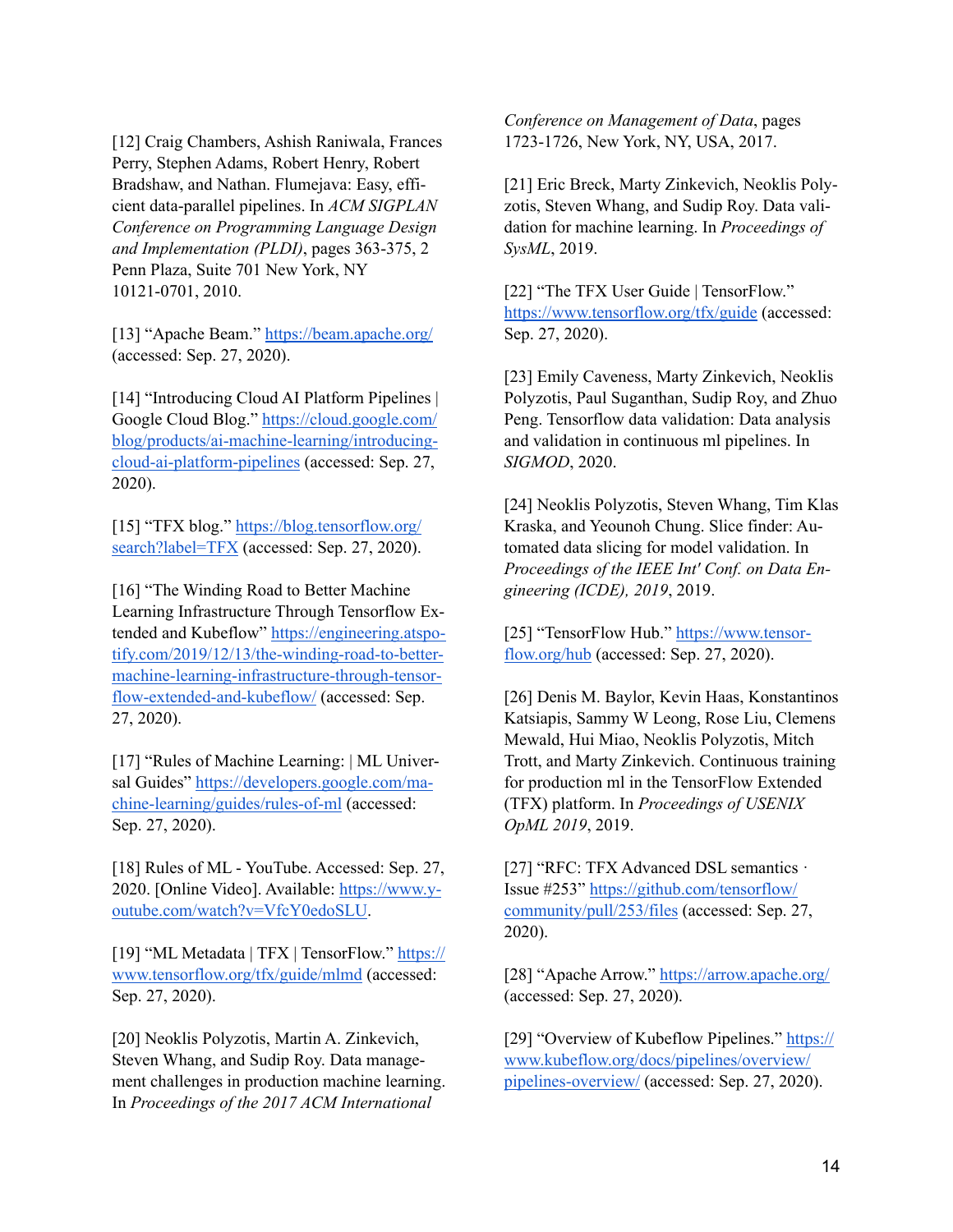[30] "Apache Airflow." [https://airflow.a](https://airflow.apache.org/)[pache.org/](https://airflow.apache.org/) (accessed: Sep. 27, 2020).

[31] "Apache Flink: Stateful Computations over Data Streams."<https://flink.apache.org/> (accessed: Sep. 27, 2020).

[32] "Apache Spark™ - Unified Analytics Engine for Big Data."<https://spark.apache.org/> (accessed: Sep. 27, 2020).

[33] "Dataflow | Google Cloud." [https://cloud.](https://cloud.google.com/dataflow) [google.com/dataflow](https://cloud.google.com/dataflow) (accessed: Sep. 27, 2020).

[34] "SQLite Home Page." [https://](https://www.sqlite.org/) [www.sqlite.org/](https://www.sqlite.org/) (accessed: Sep. 27, 2020).

[35] "MySQL."<https://www.mysql.com/> (accessed: Sep. 27, 2020).

[36] "How to Contribute." [https://github.com/](https://github.com/tensorflow/tfx/blob/master/CONTRIBUTING.md) [tensorflow/tfx/blob/master/CONTRIBUT-](https://github.com/tensorflow/tfx/blob/master/CONTRIBUTING.md)[ING.md](https://github.com/tensorflow/tfx/blob/master/CONTRIBUTING.md) (accessed: Sep. 27, 2020).

[37] Abhishek Verma, Luis Pedrosa, Madhukar R. Korupolu, David Oppenheimer, Eric Tune, and John Wilkes. Large-scale cluster management at Google with Borg. In *Proceedings of the European Conference on Computer Systems (EuroSys)*, Bordeaux, France, 2015.

[38] "Google Cloud: Cloud Computing Services." <https://cloud.google.com/> (accessed: Sep. 27, 2020).

[39] "Cloud TPU | Google Cloud." [https://](https://cloud.google.com/tpu) [cloud.google.com/tpu](https://cloud.google.com/tpu) (accessed: Sep. 27, 2020).

[40] Norman P. Jouppi, Doe Hyun Yoon, George Kurian, Sheng Li, Nishant Patil, James Laudon, Cliff Young, and David Patterson. A domainspecific supercomputer for training deep neural networks. Commun. ACM, 63(7):67–78, June 2020. <https://dl.acm.org/doi/10.1145/3360307>

[41] Christopher Olston, Fangwei Li, Jeremiah Harmsen, Jordan Soyke, Kiril Gorovoy, Li Lao,

Noah Fiedel, Sukriti Ramesh, and Vinu Rajashekhar. Tensorflow-Serving: Flexible, highperformance ML serving. In Workshop on ML Systems at NeurIPS 2017, 2017.

[42] "TensorFlow Lite guide." [https://www.ten](https://www.tensorflow.org/lite/guide)[sorflow.org/lite/guide](https://www.tensorflow.org/lite/guide) (accessed: Sep. 27, 2020).

[43] "Get Started | TensorFlow.js." [https://](https://www.tensorflow.org/js/tutorials) [www.tensorflow.org/js/tutorials](https://www.tensorflow.org/js/tutorials) (accessed: Sep. 27, 2020).

[44] "Cloud AutoML - Custom Machine Learning Models | Google Cloud." [https://cloud.](https://cloud.google.com/automl) [google.com/automl](https://cloud.google.com/automl) (accessed: Sep. 27, 2020).

[45] "Recommendations AI - Google Cloud." <https://cloud.google.com/recommendations>(accessed: Sep. 27, 2020).

[46] "AI Platform | Google Cloud." [https://](https://cloud.google.com/ai-platform) [cloud.google.com/ai-platform](https://cloud.google.com/ai-platform) (accessed: Sep. 27, 2020).

[47] "TensorFlow Extended (TFX): Using Apache Beam for large scale data processing." [https://blog.tensorflow.org/2020/03/tensorflow](https://blog.tensorflow.org/2020/03/tensorflow-extended-tfx-using-apache-beam-large-scale-data-processing.html)[extended-tfx-using-apache-beam-large-scale](https://blog.tensorflow.org/2020/03/tensorflow-extended-tfx-using-apache-beam-large-scale-data-processing.html)[data-processing.html](https://blog.tensorflow.org/2020/03/tensorflow-extended-tfx-using-apache-beam-large-scale-data-processing.html) (accessed: Sep. 27, 2020).

[48] "BigQuery: Cloud Data Warehouse | Google Cloud." [https://cloud.google.com/big](https://cloud.google.com/bigquery)[query](https://cloud.google.com/bigquery) (accessed: Sep. 27, 2020).

[49] "tensorflow/tfx - GitHub." [https://github.](https://github.com/tensorflow/tfx)[com/tensorflow/tfx](https://github.com/tensorflow/tfx) (accessed: Sep. 27, 2020).

[50] "tensorflow/serving - GitHub." [https://](https://github.com/tensorflow/serving) [github.com/tensorflow/serving](https://github.com/tensorflow/serving) (accessed: Sep. 27, 2020).

[51] "tensorflow/data-validation - GitHub." <https://github.com/tensorflow/data-validation> (accessed: Sep. 27, 2020).